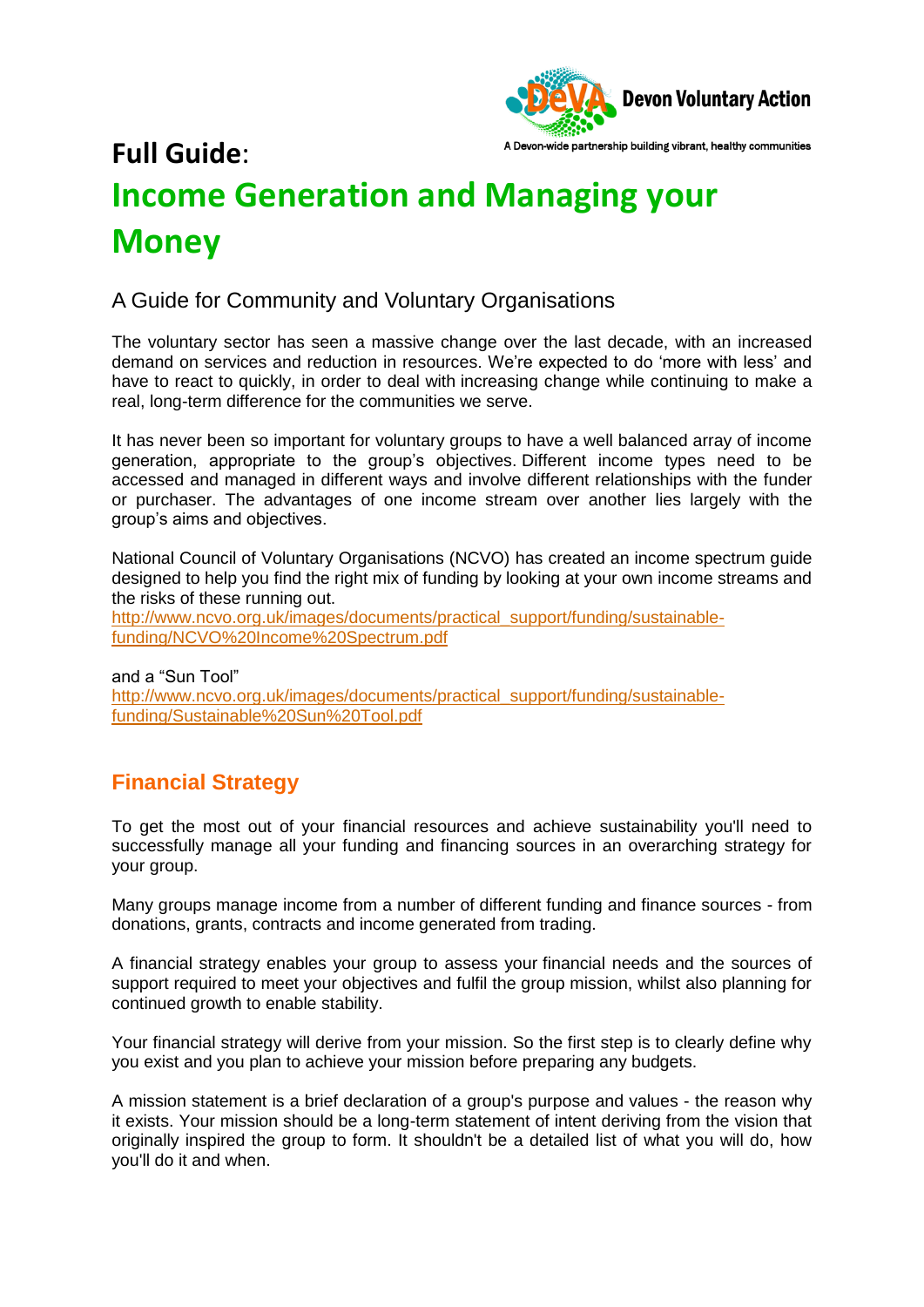

A Devon-wide partnership building vibrant, healthy communities

Focusing on your mission will help you move your focus from what you do, to what you want to achieve. Once your mission is clear you'll be able to set strategic goals (both medium and long term) that set the direction of your group.

With your direction clear you can create a costed, timed and detailed work plan that outlines the operational activities necessary to achieve each goal down to the day to day activities. This will ensure that your mission and financial goals are complementary to each other rather than in competition.

## **Developing a Plan**

Sound planning underpins all income generation strategies. Your finance function - whether that is a team or an individual - can add value to both planning and management. The key roles are:

- Providers of information for decision-making
- Business management.

Financial managers/treasurers will need to assess what information they have, particularly on costs and income projections to be able to control or plan the future.

The financial management role of a voluntary group trustee board is quite different to a company. The three main financial management functions of the board are financial monitoring, procedures and management. Most voluntary groups are financially accountable to a far greater number of stakeholders than commercial groups being funded by a combination of tax concessions and money from the general public, local government and charitable trusts.

## **Where to start?**

There are many different methods of moving through the planning process but broadly it can be seen as a 3 part continuum:

- 1. Beginning with the defining of a mission and building of a vision.
- 2. Moving on through defining and setting objectives.
- 3. Developing and writing annual plans and budgets, arriving at the final destination the specifics of product/service delivery and the implementation of the planning process.

Planning takes a group through three important questions:

- 1. What are you here for?
- 2. What should you do?
- 3. How do you actually make that happen?

No matter what their size, all groups need to plan. Doing so will highlight both the opportunities and challenges it faces. This will not only strengthen the group, but will also enable it to deliver more effectively to meet the needs of its beneficiaries.

Planning can be simple and straightforward. It can be a creative process that brings demonstrable benefits. There is a direct link between effective planning and long-term sustainability. As such, it is the first step towards developing a sustainable income base.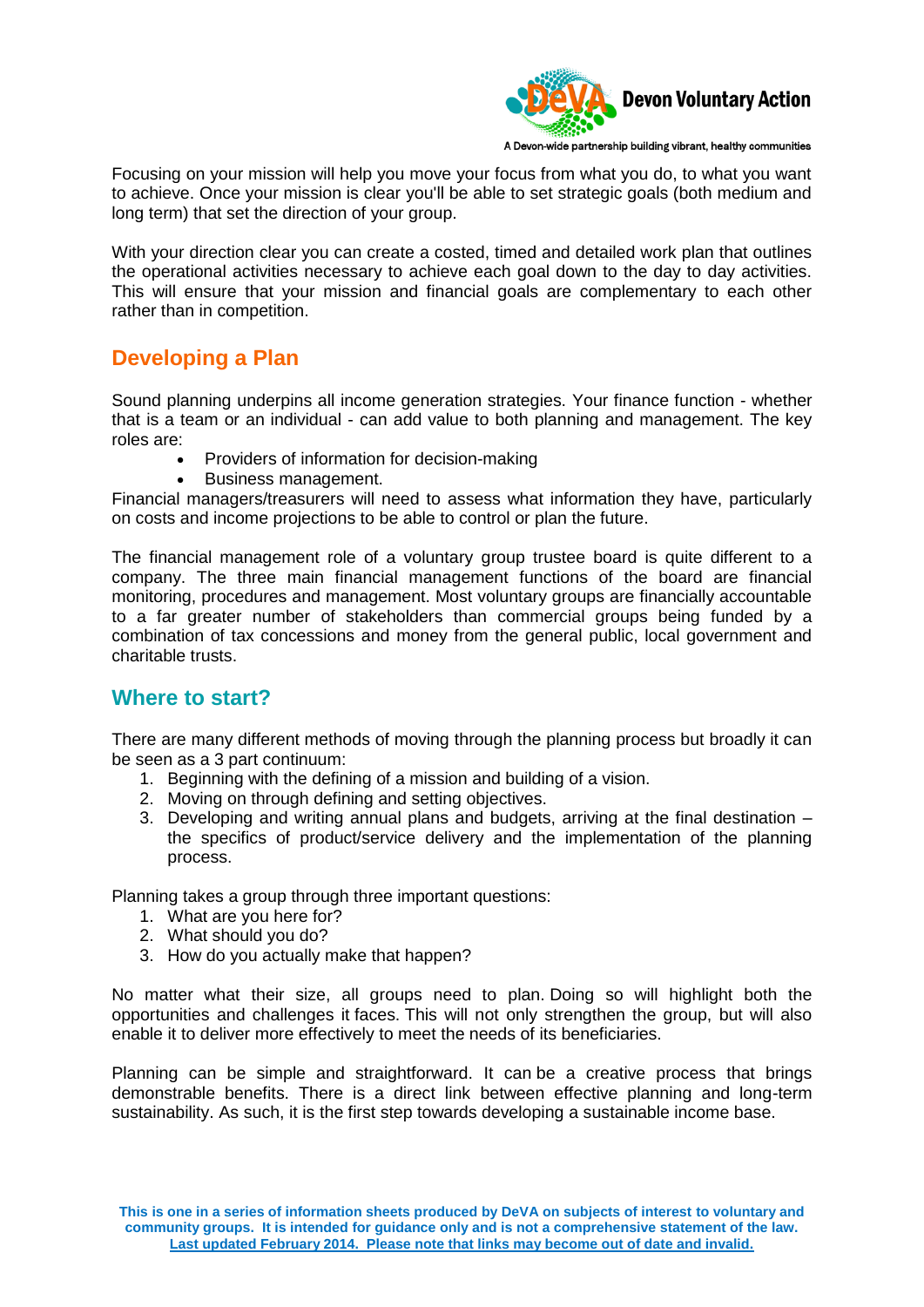

A Devon-wide partnership building vibrant, healthy communities

Financial sustainability begins not with funding, but with planning – before groups start thinking about money, they need to decide exactly what their mission, aims and goals are and plan how they will achieve these.

Only once groups know what they want to achieve, and have planned accordingly, are they in a position to assess which income streams are appropriate for them and begin to pursue them:

- All groups need to plan no matter what their size.
- Planning highlights opportunities as well as challenges.
- Planning allows groups to approach income generation strategically, and enables them to meet the needs of their beneficiaries more effectively.
- Strategic planning is a key driver for sustained group effectiveness.

A sound, evidence-based plan can:

- Improve your chances of gaining the funding you need, by demonstrating to funders and commissioners that you can deliver your overall aims within identified resources.
- Break down your aims into manageable chunks, allowing you to work out the step-by-step processes and actions that will enable you to achieve your desired outcomes. Achieving your overall aim can be much less daunting when broken down into manageable chunks.
- Get everyone pulling in the same direction, with a clear sense of their own role in achieving your group's overall aims. Understanding the importance of their particular tasks helps people to stay focused and fully engaged with the challenges they face.
- Help each team member to manage their own time and resources to best effect.

**For more information on planning, download the** *'Developing a Plan'*  **information sheet available from [www.devonva.org/information\\_and\\_guidance](http://www.devonva.org/information_and_guidance) or you can contact us; details are at the end of this information sheet.** 

# Income generation can be divided in to the following headings:

## **Gifts and Donations**

Gifts includes: community fundraising events, one off acts of philanthropy, regular individual donations (and Gift Aid from them), corporate support, crowd-funding, and increasingly, legacies. Some philanthropic giving and legacies may come with restrictions or requests for specified uses of the donation; however in most cases this income is unrestricted and may be used to achieve the group's aims, as the group sees fit.

From a business planning point of view, it isn't possible to predict the income from legacies and one off donations; you can more easily estimate the income from regular donations and fundraising events.

**DeVA can provide help and advice on registering for Gift Aid to make the most of your donations and developing a legacy strategy. Contact details are at the end of this information sheet.**

**This is one in a series of information sheets produced by DeVA on subjects of interest to voluntary and community groups. It is intended for guidance only and is not a comprehensive statement of the law. Last updated February 2014. Please note that links may become out of date and invalid.**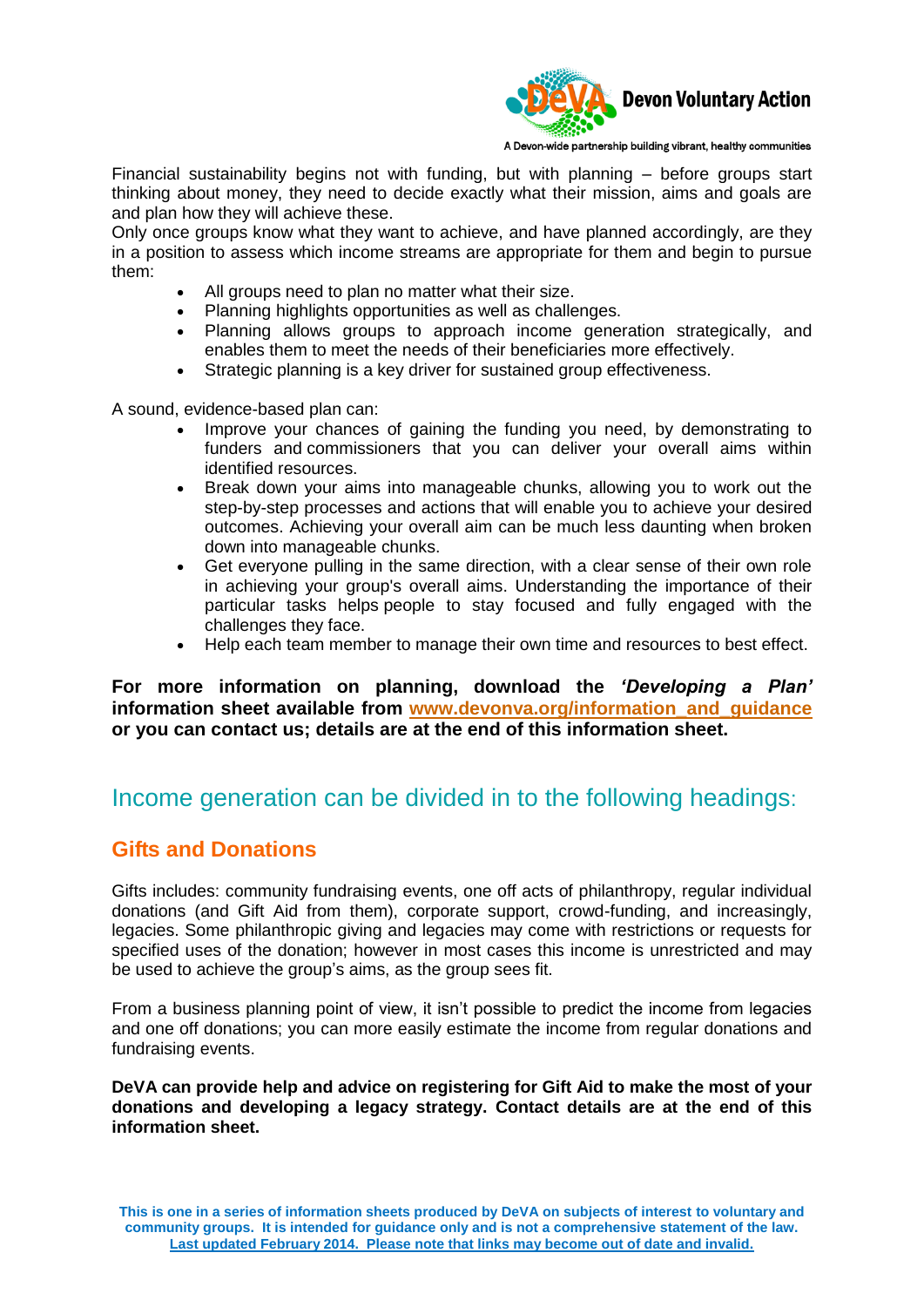

### **Grants**

Grants for specific activities are normally applied for through a process that meets criteria set by the funder, be it charity, trust, foundation, company or statutory authority.

Grants offer the opportunity to undertake activity which cannot generate enough income to cover its own costs. Though a few funders will give grants to groups for unrestricted purposes, most grant funding is restricted to delivering specified outputs or agreed outcomes.

Grants are an important form of funding that can enable many voluntary groups to carry out their purpose. Grants are ideal for supporting research and development, building capacity or new activity which, over time, could become self-financing. However, finding and applying for grants is a time consuming business and many grants come with rules attached that require careful monitoring or reporting on progress.

Each funder will have their own criteria, priorities and processes which means every application has to be tailored. Once you've made your application it takes time to get a decision – on average from two to six months depending on the funder and scale of grant requested.

Grants also present a number of challenges to voluntary groups:

- Lots of grant funding is short-term requiring an exit strategy.
- Many funders have specific priorities for types of activity they want to fund and this doesn't always correspond with what you want to do.
- Grant funding is often oversubscribed. There are also more groups looking for funding.
- Funders may have terms and conditions that require you to manage your group in a particular way. For example, you may need to change financial procedures and may have to introduce a system to measure outcomes.

With over 8,800 of grant giving bodies in the UK, working out who to apply can be a bit daunting. **DeVA can help you identify the most relevant funders and advise on making an application contact details are at the end of this information sheet.** 

## **Trading/the Open Market**

Many voluntary groups look to develop income through some form of trading or social enterprise activity, for example through selling products or services to customers, but not as part of a structured contract. Trading might take the form of retail or providing training. Trading can be purely to generate funds for the charity. Charities are legally permitted to trade, within some limits. While charities may trade more or less freely in pursuit of their charitable objectives, there are restrictions on engaging in trades the objective of which is to generate funds for the charity. In particular, charities may not engage in such commerciallyoriented trades where a significant risk to their assets would be involved.

More information about trading is available on the Charity Commission website: [http://www.charitycommission.gov.uk/detailed-guidance/fundraising/trustees-trading-and-tax](http://www.charitycommission.gov.uk/detailed-guidance/fundraising/trustees-trading-and-tax-how-charities-may-lawfully-trade-cc35/#a)[how-charities-may-lawfully-trade-cc35/#a](http://www.charitycommission.gov.uk/detailed-guidance/fundraising/trustees-trading-and-tax-how-charities-may-lawfully-trade-cc35/#a)

**This is one in a series of information sheets produced by DeVA on subjects of interest to voluntary and community groups. It is intended for guidance only and is not a comprehensive statement of the law. Last updated February 2014. Please note that links may become out of date and invalid.**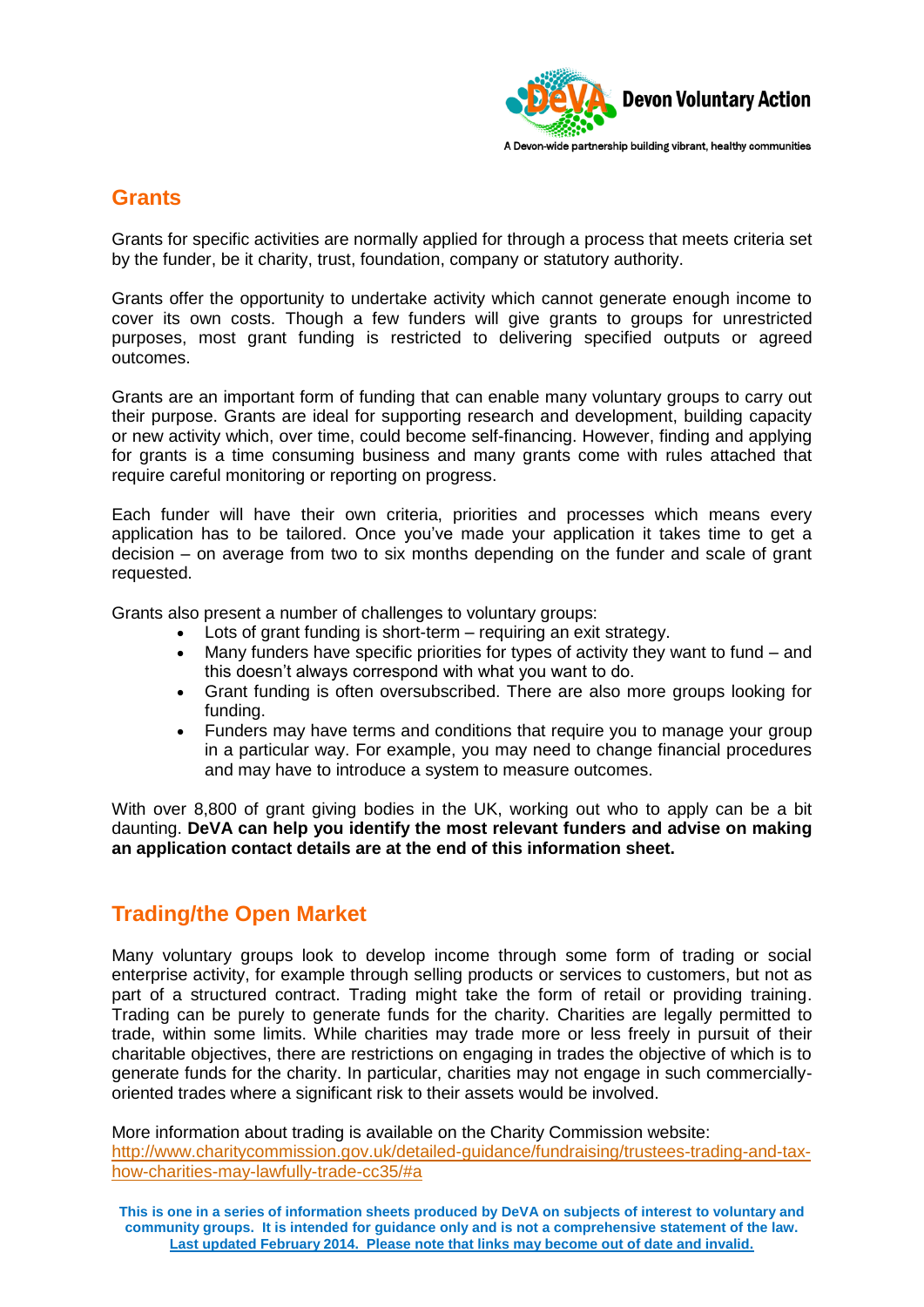

## **Contracts/the Structured Market**

Contracting involves earning income from payment for goods and services delivered according to the terms set out in a contract between a group and a purchaser. Contracts specify service requirements and make clear what and how a service is to be delivered, and for what payment. Contracting is particularly suitable for groups involved in delivery of public service work - health, social care, education etc. where a service is purchased directly by a local council, government department or other statutory authority.

The benefits of contracting are:

- **Length:** due to the investment needed and the impact they have, contracts tend to be longer than some grants.
- **Legally binding:** for both parties, meaning that there is a legal obligation on the funder as well as the provider of services.
- **Scale and demand:** the vast majority of government contracting is at the local level and the sums involved are significant.
- **Negotiation:** some contracts are negotiable, which means groups should feel confident about challenging unfavourable terms and conditions.
- **Transparency:** by law, contracts should be paid promptly and be awarded transparently.
- **Involvement:** contracts enable groups to improve the design and delivery of services to beneficiaries.
- **Partnership:** chances to collaborate and work with other groups to deliver services.

It is useful to understand these key terms:

- **Commissioning** means the entire cycle of assessing the needs of people in a local area: designing services and then securing them.
- **Procurement** covers the specific activities within the commissioning cycle that focus on the process of buying services, from the initial advertising through to the final contract arrangements.
- A **tender** is a written bid outlining a supplier's desire, capacity and plan to deliver a piece of work, service or supplies. Exact contents will be determined by the requirements outlined in the service specification and must demonstrate how a supplier will meet these requirements.
- A **PQQ** Pre-Qualification Questionnaire is used to select a shortlist of bidders out of those who expressed an interest.

### **DeVA can provide help and advice on bidding for contracts including support for completing a PQQ document. Contact details are at the end of this information sheet.**

## **Social investment/Venture Philanthropy**

Social investment or loan finance is a relatively new tool for the voluntary sector. Although it's not strictly an income source, loans can be used to help your group to grow, develop or manage cash flow effectively. Social investment is money that is given with the condition of both a social outcome and financial return. Social investment can take many forms, including loans, overdrafts, investment and bonds.